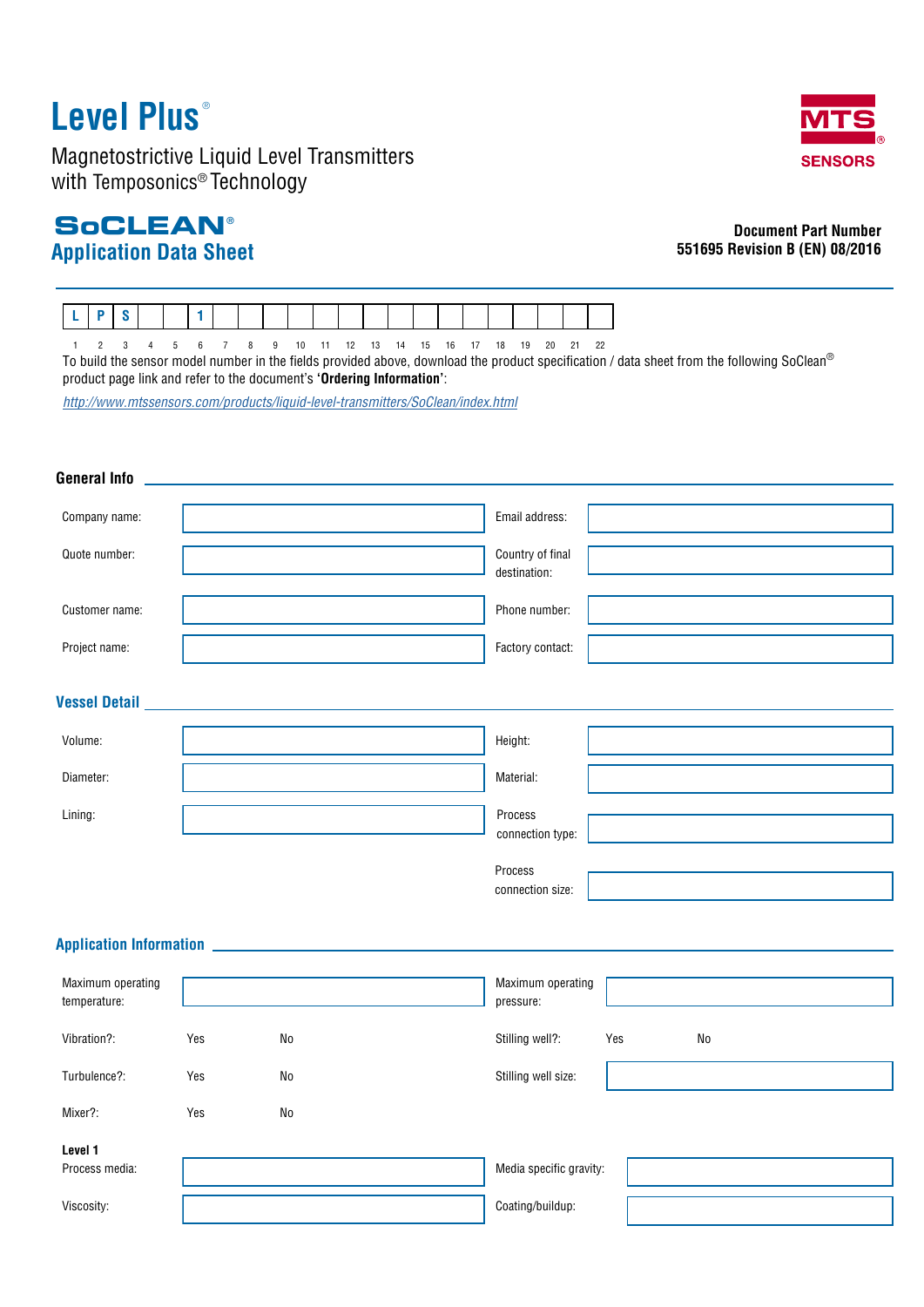| Process media:                                                                                                                 |                                               |                 |                 |    | Media specific gravity:                                |                               |  |
|--------------------------------------------------------------------------------------------------------------------------------|-----------------------------------------------|-----------------|-----------------|----|--------------------------------------------------------|-------------------------------|--|
| Viscosity:                                                                                                                     |                                               |                 |                 |    | Coating/buildup:                                       |                               |  |
|                                                                                                                                |                                               |                 |                 |    |                                                        |                               |  |
|                                                                                                                                |                                               |                 |                 |    |                                                        |                               |  |
| Interface<br>Output signal<br>(Check one):                                                                                     | Modbus                                        | DDA             |                 |    | Single Loop (4-20 mA with HART)                        | Dual Loop (4-20 mA with HART) |  |
| <b>Process Variables</b><br>(Check all that apply):                                                                            | Product level                                 |                 | Interface level |    | Volume (Modbus output required)                        |                               |  |
|                                                                                                                                | Point temperature                             |                 |                 |    | Multipoint temperature (Modbus or DDA output required) |                               |  |
| Approval<br>Approval agency:                                                                                                   |                                               |                 |                 |    | Method of protection:                                  |                               |  |
| Gas group:                                                                                                                     |                                               |                 |                 |    | Temperature code:                                      |                               |  |
| <b>Mechanical Packaging</b><br>Housing Style:<br>Material of                                                                   |                                               |                 |                 |    | Electropolished:                                       | Yes<br>No                     |  |
| construction:                                                                                                                  |                                               |                 |                 |    |                                                        |                               |  |
| End plug:                                                                                                                      | TB                                            | DP              | CP              | DN |                                                        |                               |  |
| Order length:                                                                                                                  |                                               |                 |                 |    | Process connection size:                               |                               |  |
|                                                                                                                                |                                               |                 |                 |    | Process connection type:                               |                               |  |
| Custom Programming Information <b>Custom Programming Information</b><br>Level 1<br>Level 2<br>Temp<br>20 mA<br>Loop 1:<br>4 mA |                                               |                 |                 |    |                                                        |                               |  |
| Loop 2:<br>$4 \text{ mA}$                                                                                                      |                                               | $20 \text{ mA}$ |                 |    | Level 1<br>Level 2                                     | Temp                          |  |
| <b>Custom DT Locations</b>                                                                                                     |                                               |                 |                 |    |                                                        |                               |  |
| DT1                                                                                                                            | DT2<br>DT4<br>DT5<br>DT7<br>DT3<br>DT6<br>DT8 |                 |                 |    |                                                        |                               |  |
| DT10<br>DT9                                                                                                                    | DT11                                          |                 | DT12            |    | DT13<br>DT14                                           | DT15<br>DT16                  |  |
| <b>Notes</b>                                                                                                                   |                                               |                 |                 |    |                                                        |                               |  |
|                                                                                                                                |                                               |                 |                 |    |                                                        |                               |  |
|                                                                                                                                |                                               |                 |                 |    |                                                        |                               |  |
|                                                                                                                                |                                               |                 |                 |    |                                                        |                               |  |
|                                                                                                                                |                                               |                 |                 |    |                                                        |                               |  |
|                                                                                                                                |                                               |                 |                 |    |                                                        |                               |  |